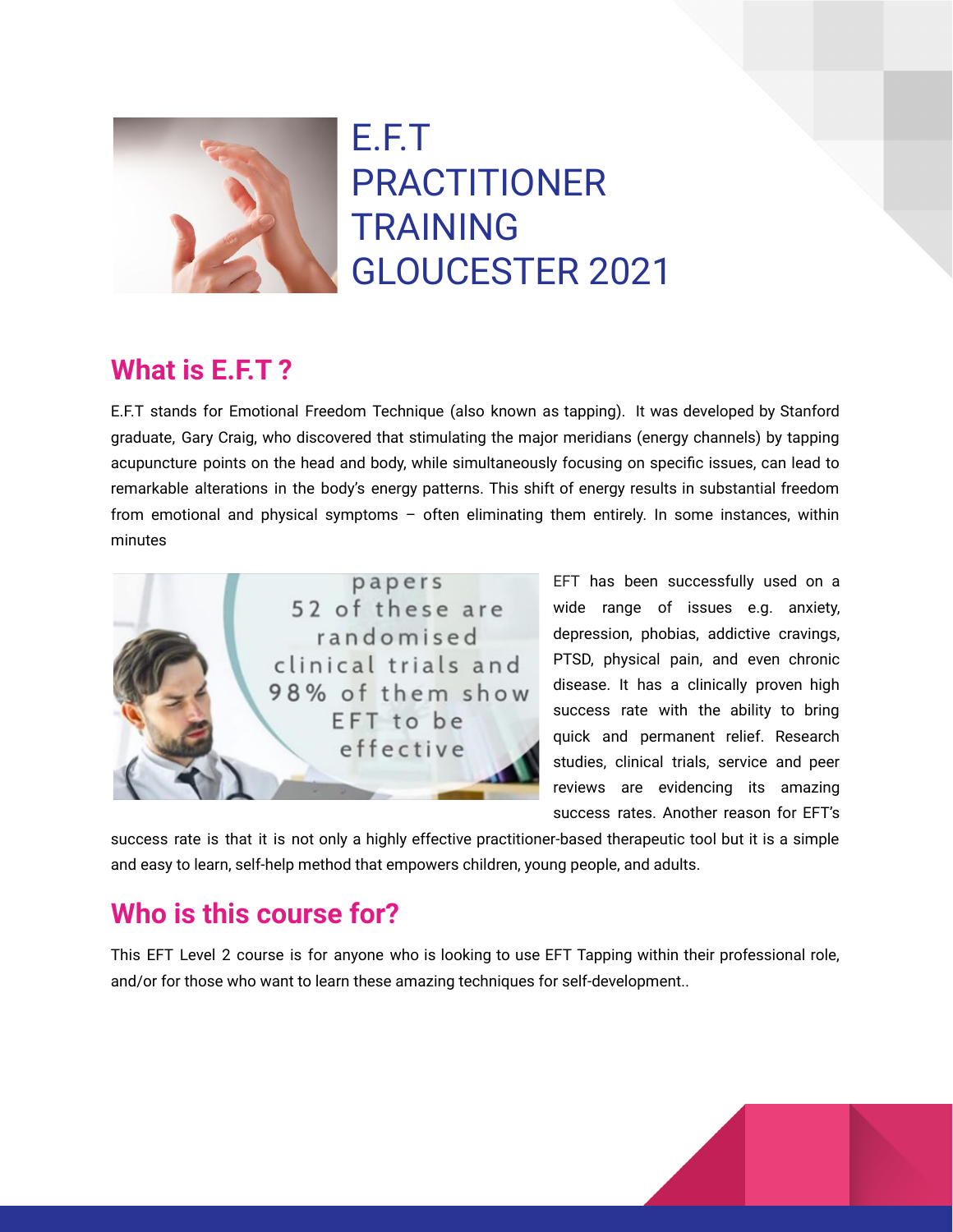### **Where and when?**

The course runs over 3 days from 10am-4.30pm and is held at 2&6 Therapy Rooms, Wainbridge House, Shepherd Road, Gloucester GL2 5EL. (The venue is accessible and has free parking). Dates to choose from are: Sat 3rd-Mon 5th July 2021. Monday's on the 20th, 27th September and 4th October or Saturday 27th - Monday 29th November 2021.

# **What is the investment?**

The investment is £350 which includes::

- ★ Training with a qualified and experienced trainer and supervisor (and emotional helper)
- ★ Accessible facilities and FREE parking
- ★ FREE refreshments & FREE light lunch
- $\star$  Course materials
- ★ Course Certificate
- ★ EFT Examination support
- ★ Post-qualifying discounted insurance (if you are unable to add EFT to existing insurance)
- $\star$  FREE Life Membership to the academy EFTMRA
- $\star$  FREE Access to an online 'mentor' support group
- ★ FREE Access to an online swap group support
- ★ FREE Access to an online Meta-Health group
- ★ FREE Access to the EFTMRA online support
- $\star$  18 hours of CPD.

#### **How can I book?**

A deposit of £50 is required to confirm your place. Spaces are offered on a first come/first serve basis. The remaining balance is due on the first day of your course. (There is an additional small admin cost for the online exam test). To book please email [info@sharonbranagh.co.uk](mailto:info@sharonbranagh.co.uk)



Sharon Branagh, Behaviour Support Specialist, Therapist, Trainer & Supervisor